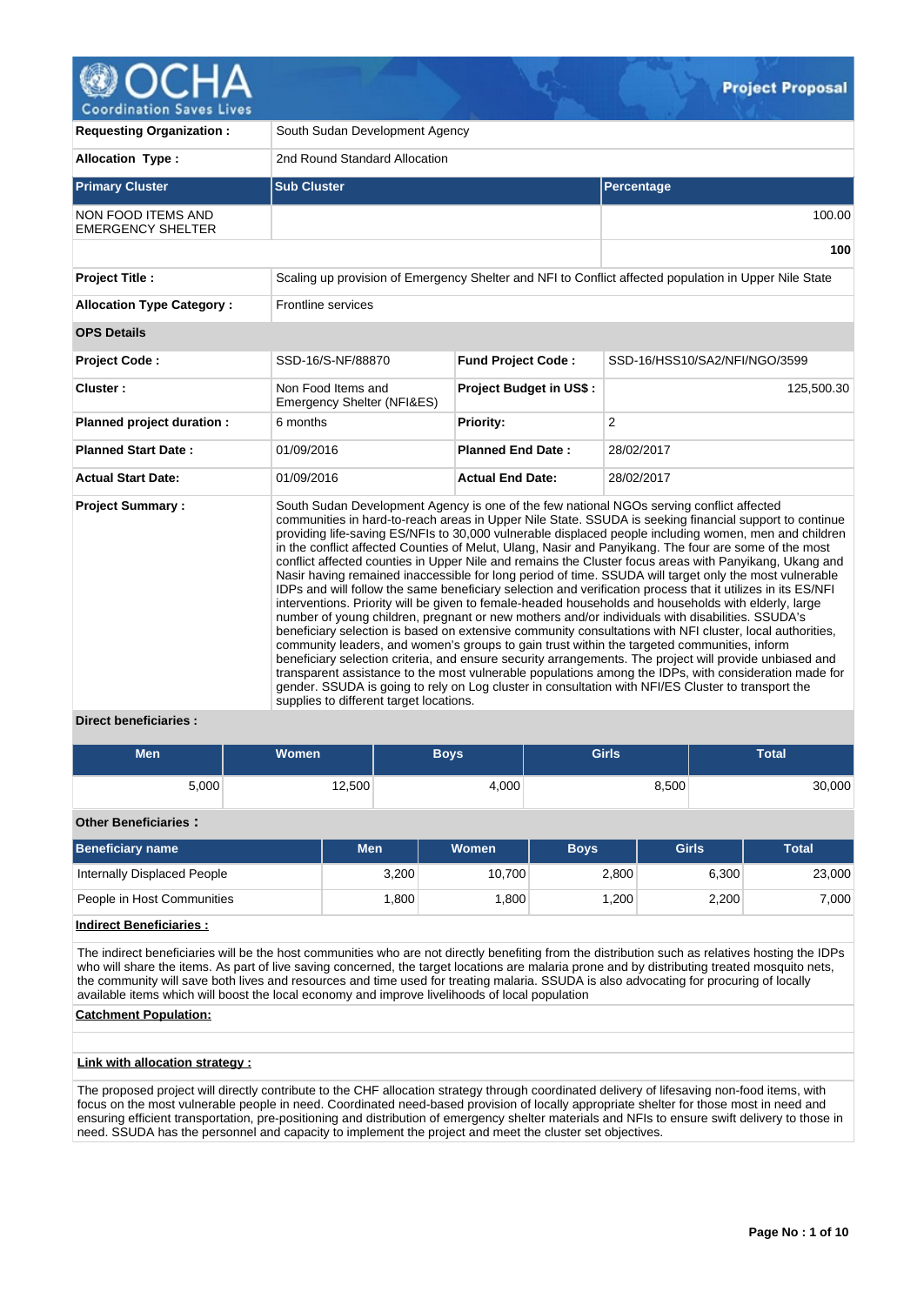#### **Sub-Grants to Implementing Partners :**

| <b>Partner Name</b>                                    |                               | <b>Partner Type</b> |  | <b>Budget in US\$</b>       |  |  |  |  |  |
|--------------------------------------------------------|-------------------------------|---------------------|--|-----------------------------|--|--|--|--|--|
|                                                        |                               |                     |  |                             |  |  |  |  |  |
| Other funding secured for the same project (to date) : |                               |                     |  |                             |  |  |  |  |  |
|                                                        | <b>Other Funding Source</b>   |                     |  | <b>Other Funding Amount</b> |  |  |  |  |  |
|                                                        |                               |                     |  |                             |  |  |  |  |  |
| Organization focal point:                              |                               |                     |  |                             |  |  |  |  |  |
| <b>Name</b>                                            | <b>Title</b>                  | Email               |  | <b>Phone</b>                |  |  |  |  |  |
| Kennedy Odhiambo Onjweru                               | Programmes Manager            | kodhiambo@ssuda.org |  | 0955027200                  |  |  |  |  |  |
| Jackline Bosco                                         | Finnance and Admin<br>Manager | jbosco@ssuda.org    |  | 0955019789                  |  |  |  |  |  |
| <b>BACKGROUND</b>                                      |                               |                     |  |                             |  |  |  |  |  |

# **1. Humanitarian context analysis**

According to UNOCHA report in 2016, as a result of nearly 21/2 years of war, nearly 2.3 million people in South Sudan have fled their homes, including 645,000 who are now refugees. UNMISS has reported that protection of Civilians sites are sheltering 184,000 people, representing an 80 per cent increase between January and October 2015. UNICEF earlier warned that an estimated 237,000 children will suffer from severe acute malnutrition (SAM) in 2016, and food insecurity will affect 7.5 million people. Levels of food insecurity and malnutrition are expected to increase significantly in inaccessible areas of Unity State during the lean season. There are epidemic levels of malaria in 31 of 79 counties, with demand for malaria drugs outpacing supply.

The war has cause demise of local markets as a result of closure of trade roots from neighboring Counties which have been the source of goods into South Sudan Markets. The affected communities have also no link and capacity to acquire household items which they lost during their displacement. The destruction of water, sanitation and hygiene (WASH) facilities has exposed vulnerable communities to waterborne diseases. The acute protection crisis continues, with killings and abductions of children and worsening levels of sexual violence, which is perpetrated with impunity. Violence, insecurity and displacement have spread to previously stable areas. Nearly one in every three schools in Greater Upper Nile is non-functional and 413,000 children have been forced out of school.

Upper Nile is one of the worst hit States by conflict. Ulang and Nasir remain least accessible by humanitarian agencies while Panyikang has been cut off for several months. The UNMISS Melut Protection of Civilians (POC) Site was established in December 2013 following the outbreak of violence. The conflict that occurred between May and July 2015 further increased the number of IDPs in Melut. Furthermore, majority of people who left the POC in Malakal following the clashes inside the camp preferred taking shelter in Melut. In Panyikang, the persistent insecurity along River Nile has cause inaccessibility of agencies and increased the cost of intervention in the County from Malakal. The war also devastated the County considering that most of the time the fighting was taking place in the Western Bank of River Nile the location of Panyikang. This pushed the population further into Tunga the county headquarters which is bordering Northern Jonglei. The population in Panyikang have not been accessing basic services due to high level insecurity. Only one area namely Nyilwak has been accessible from Juba by air. The rest of the areas remain inaccessible. In general, the population in these four Counties are in dire need of live-saving ES/NFIs to which will help them improve their living standard and also prevent them from contracting vector borne diseases such as Malaria. Targeting vulnerable women and girls with ES/NFI basic and protection needs will safeguard their rights to privacy and dignity.

## **2. Needs assessment**

According to NFI/ES Cluster 2016 SSHF SA2, the target locations are some of the most affected areas and need of NFI intervention. SSUDA field staff has been part of the recent joint multi-sectoral field visits and rapid assessment missions by State Clusters in some of the target areas. In Panyikang, SSUDA staff visited and observed serious need of NFI intervention in Tonga and Panyikang Payams in the month of July. Many IDP families displaced in recent tensions are living in deplorable conditions without household items. According to Goals Assessment report of 12th to 16th May 2016 in Greater Ulang Counties, it is estimated that 50,000 people were displaced in Ulang and living in churches, schools, etc, with no support. The report recommended immediate humanitarian support including ES/NFIs to the affected communities. No response has been conducted though the situation has been made worse with the recent clashes in adjacent area and Nasir town. On 24 – 25, July 2016 there was report fighting in Nasir town that has further displaced more people in the peripheries. Panyikang, Nasir and Ulang counties have been inaccessible for months. Howver, with the security improving, SSUDA is planning to carry out more assessments in the most affected parts of the Counties and identify vulnerable families before distributions are done.

## **3. Description Of Beneficiaries**

SSUDA will target 30,000 most vulnerable HHs in Ulang, Nasir, Melut and Panyikang. The target beneficiaries will be identified through participatory rapid needs assessment, after which identification and verification will follow. Priority will be given to IDPs who have lost their households in recent displacements and because of that became vulnerable with little copying mechanism. Emphasis on female-headed households and households with elderly, large numbers of young children, pregnant or new mothers, and/or individuals with disabilities. Due to settlement of large number of IDPs in respective areas, host communities have been forced to share meager resources within the community which has sometimes cause deprivation of the local host population of their livelihood assets resulting to conflict. Through assessment SSUDA will also identify the most affected host household who will be supported by project.

#### **4. Grant Request Justification**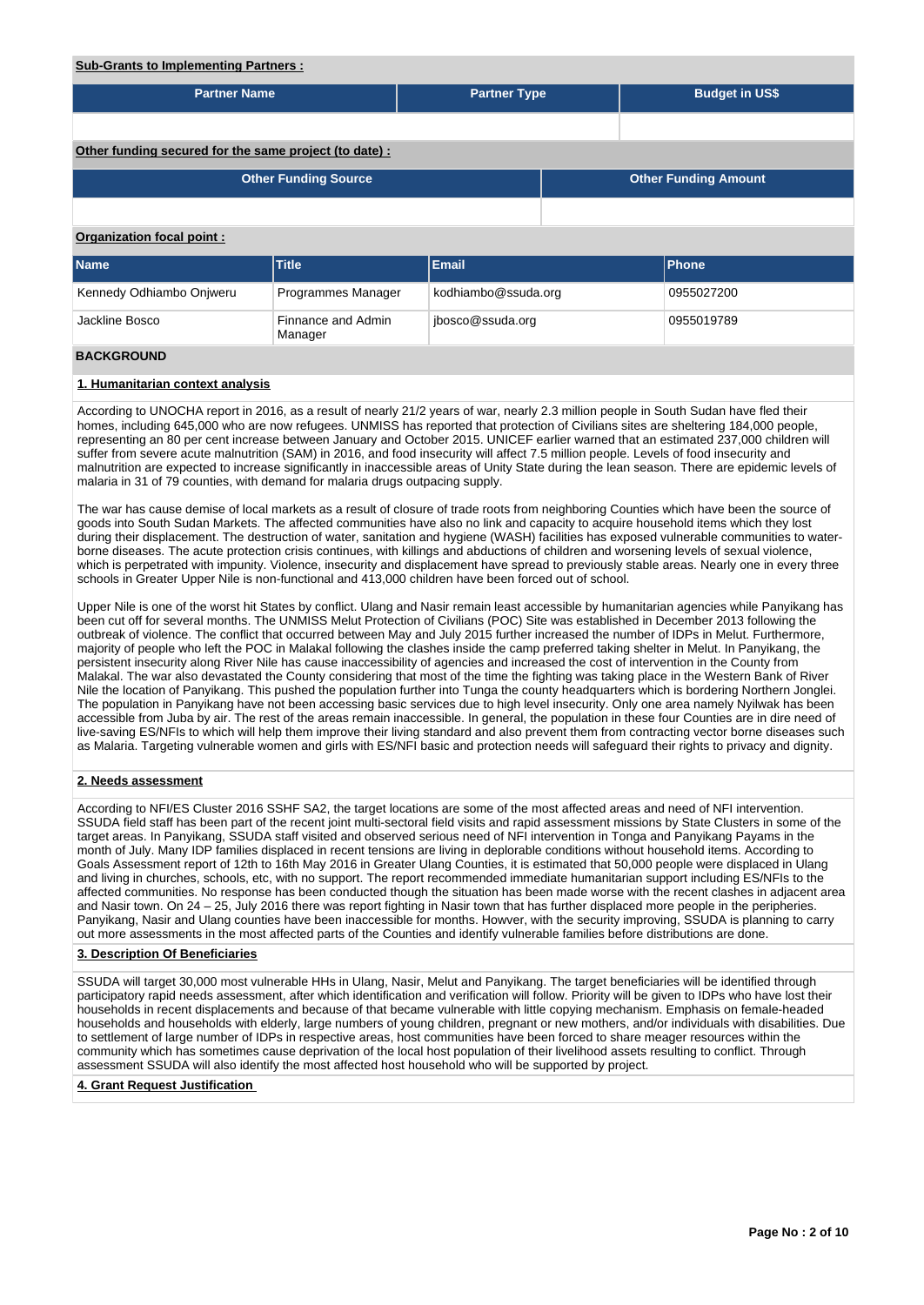The grant will support the preposition, training and distribution of NFI and safe temporary shelters for 30,000 (11,000 HHS) displaced people who are at risk of contracting diseases and death if intervention is not provided target population. Currently SSUDA has a presence in Upper Nile with several activities running which will also complement this project. In the CHF SA1, SSUDA received funds to provide emergency NFI in Manyo and parts of Panyikang. The proposed areas in this CHF SA2 is targeting those areas which were not supported but recorded dire need in the recent assessment and prioritization. SSUDA will acquire and receive supplies in Malakal from IOM, the Core pipeline agency. The items will be prepositioned by SSUDA in Panyikang and Meluth while in Nasir and Ulang SSUDA will seek assistance from log cluster for transportation from Malakal. Once prepositioned SSUDA will ensure proper distribution of supplies using trained volunteers and field staff based on the assessment report. This will ensure that the supplies are only benefiting the neediest of the beneficiaries. SSUDA will conduct rapid post distribution monitoring to get feedback from the beneficiaries about efficiency, relevance and sufficiency of the items. SSUDA has developed good relationship with local population in both locations/counties. SSUDA places a great emphasis on ensuring local ownership of all its projects in South Sudan, SSUDA will strive for engaging the local beneficiary communities to actively participate in the distribution project. Their engagement is essential to the ultimate success of the project, as it is their commitment to the project objectives that will facilitate SSUDA's work in the field and ensure that the needs of the most vulnerable are being met. In regard to this, SSUDA will identify Local Community Mobilizers to work closely with SSUDA staff to support project implementation and participate in NFI distributions. SSUDA has already established solid, ongoing relationships with Local leaders in both counties. Moreover, SSUDA will cooperate with other partners, including State NFI/ES lead Cluster.

## **5. Complementarity**

SSUDA is a well-established national NGOs with long working experience in Upper Nile and specifically to areas targeted by this project. SSUDA received 2016 CHF SA1 for Manyo and part of Panyikang which has provided lessons for learning. SSUDA has a well-coordinated team of knowdgeable and experienced local staff and expatriate on the geographical area; nature of the project and good relationship with target communities. SSUDA has a fully equipped and functional office in the UN Hub, Malakal which will be used to support the implementation of the project. Besides, SSUDA in collaboration with Cordaid is implementing a three year EU funded project in the area which will provide complement to the project especially the Community managed Disaster Risk Reduction component.

## **LOGICAL FRAMEWORK**

## **Overall project objective**

To provide timely lifesaving NFIs and Shelter to 5,000 HHs affected by conflict including Female-headed households, children under 5, pregnant women and lactating mothers, people living with disabilities in Ulang, Nasir, Melut and Panyikang Counties.

|                                                                                                                                                                                                                                          | <b>NON FOOD ITEMS AND EMERGENCY SHELTER</b>                                                                                                |                                                                                                                                  |                                                |                                 |                   |  |               |  |  |  |
|------------------------------------------------------------------------------------------------------------------------------------------------------------------------------------------------------------------------------------------|--------------------------------------------------------------------------------------------------------------------------------------------|----------------------------------------------------------------------------------------------------------------------------------|------------------------------------------------|---------------------------------|-------------------|--|---------------|--|--|--|
|                                                                                                                                                                                                                                          | <b>Cluster objectives</b>                                                                                                                  | <b>Strategic Response Plan (SRP) objectives</b>                                                                                  |                                                | <b>Percentage of activities</b> |                   |  |               |  |  |  |
| assistance                                                                                                                                                                                                                               | CO1: Populations most in need have access<br>to life-saving non-food items through the<br>coordinated delivery of needs-based              | HRP 2016 SO1: Save lives and alleviate<br>suffering through safe access to services and<br>resources with dignity                |                                                |                                 |                   |  |               |  |  |  |
| and needs-based assistance                                                                                                                                                                                                               | CO2: Populations most in need have access<br>to locally appropriate and dignified shelter<br>solutions through the delivery of coordinated | HRP 2016 SO1: Save lives and alleviate<br>suffering through safe access to services and<br>resources with dignity                |                                                |                                 |                   |  |               |  |  |  |
| Contribution to Cluster/Sector Objectives : The project wil contribute to the cluster's objective by ensuring delivery of quality, flexible,<br>rapid life-saving ES/NFI response in a coordinated, cost effective and efficient manner. |                                                                                                                                            |                                                                                                                                  |                                                |                                 |                   |  |               |  |  |  |
| <b>Outcome 1</b>                                                                                                                                                                                                                         |                                                                                                                                            |                                                                                                                                  |                                                |                                 |                   |  |               |  |  |  |
|                                                                                                                                                                                                                                          | Improved access to appropriate ES/NFI for emergency affected people                                                                        |                                                                                                                                  |                                                |                                 |                   |  |               |  |  |  |
| Output 1.1                                                                                                                                                                                                                               |                                                                                                                                            |                                                                                                                                  |                                                |                                 |                   |  |               |  |  |  |
| <b>Description</b>                                                                                                                                                                                                                       |                                                                                                                                            |                                                                                                                                  |                                                |                                 |                   |  |               |  |  |  |
| reports shared                                                                                                                                                                                                                           |                                                                                                                                            | Target population in the affected population assessed for ES/NFI needs using participatory methodology and gender/age segregated |                                                |                                 |                   |  |               |  |  |  |
| <b>Assumptions &amp; Risks</b>                                                                                                                                                                                                           |                                                                                                                                            |                                                                                                                                  |                                                |                                 |                   |  |               |  |  |  |
|                                                                                                                                                                                                                                          |                                                                                                                                            | Security situation which has been a challenge in the two location will improve                                                   |                                                |                                 |                   |  |               |  |  |  |
| <b>Activities</b>                                                                                                                                                                                                                        |                                                                                                                                            |                                                                                                                                  |                                                |                                 |                   |  |               |  |  |  |
| Activity 1.1.1                                                                                                                                                                                                                           |                                                                                                                                            |                                                                                                                                  |                                                |                                 |                   |  |               |  |  |  |
|                                                                                                                                                                                                                                          | Conduct participatory gender/age needs assessment in four locations                                                                        |                                                                                                                                  |                                                |                                 |                   |  |               |  |  |  |
| Activity 1.1.2                                                                                                                                                                                                                           |                                                                                                                                            |                                                                                                                                  |                                                |                                 |                   |  |               |  |  |  |
|                                                                                                                                                                                                                                          | Disseminate assessment report to stakeholders                                                                                              |                                                                                                                                  |                                                |                                 |                   |  |               |  |  |  |
| Activity 1.1.3                                                                                                                                                                                                                           |                                                                                                                                            |                                                                                                                                  |                                                |                                 |                   |  |               |  |  |  |
|                                                                                                                                                                                                                                          | carry out identification, registration and verification of benficiaries                                                                    |                                                                                                                                  |                                                |                                 |                   |  |               |  |  |  |
| <b>Indicators</b>                                                                                                                                                                                                                        |                                                                                                                                            |                                                                                                                                  |                                                |                                 |                   |  |               |  |  |  |
|                                                                                                                                                                                                                                          |                                                                                                                                            |                                                                                                                                  | End<br><b>End cycle beneficiaries</b><br>cycle |                                 |                   |  |               |  |  |  |
| Code                                                                                                                                                                                                                                     | <b>Cluster</b>                                                                                                                             | <b>Indicator</b>                                                                                                                 | <b>Men</b>                                     | Women                           | <b>Boys</b> Girls |  | <b>Target</b> |  |  |  |
| Indicator 1.1.1                                                                                                                                                                                                                          | NON FOOD ITEMS AND<br><b>EMERGENCY SHELTER</b>                                                                                             | Frontline # of assessments conducted                                                                                             |                                                |                                 |                   |  | 30,000        |  |  |  |
|                                                                                                                                                                                                                                          | <b>Means of Verification:</b> copies of assessment report                                                                                  |                                                                                                                                  |                                                |                                 |                   |  |               |  |  |  |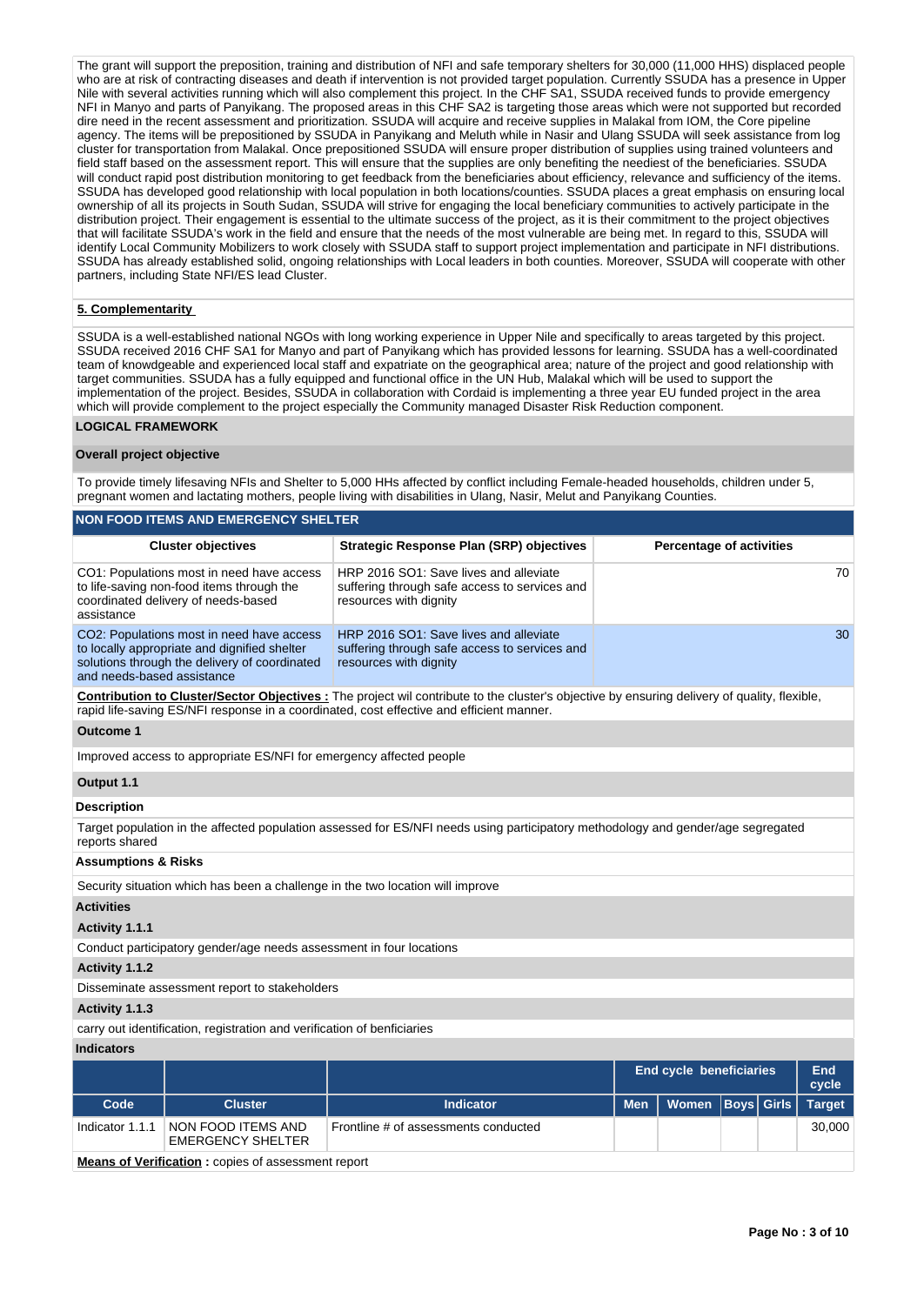| Indicator $1.1.2$                                                                        | NON FOOD ITEMS AND<br><b>EMERGENCY SHELTER</b>                | Frontline Average response time between<br>assessment and distribution of NFI and/or<br>emergency shelter |                                |  | 30,000 |  |  |  |  |  |
|------------------------------------------------------------------------------------------|---------------------------------------------------------------|-----------------------------------------------------------------------------------------------------------|--------------------------------|--|--------|--|--|--|--|--|
|                                                                                          | <b>Means of Verification :</b> List of beneficiaries verified |                                                                                                           |                                |  |        |  |  |  |  |  |
| Output 1.2                                                                               |                                                               |                                                                                                           |                                |  |        |  |  |  |  |  |
| <b>Description</b>                                                                       |                                                               |                                                                                                           |                                |  |        |  |  |  |  |  |
| target beneficiaries HHs registers for essential NFI/Shelter are provided with the items |                                                               |                                                                                                           |                                |  |        |  |  |  |  |  |
| <b>Assumptions &amp; Risks</b>                                                           |                                                               |                                                                                                           |                                |  |        |  |  |  |  |  |
|                                                                                          | security situation will remain calm                           |                                                                                                           |                                |  |        |  |  |  |  |  |
| <b>Activities</b>                                                                        |                                                               |                                                                                                           |                                |  |        |  |  |  |  |  |
| Activity 1.2.1                                                                           |                                                               |                                                                                                           |                                |  |        |  |  |  |  |  |
|                                                                                          |                                                               | Conduct awareness on the distribution dates and location before actual distribution                       |                                |  |        |  |  |  |  |  |
| Activity 1.2.2                                                                           |                                                               |                                                                                                           |                                |  |        |  |  |  |  |  |
|                                                                                          | transport the items to the distribution locations             |                                                                                                           |                                |  |        |  |  |  |  |  |
| Activity 1.2.3                                                                           |                                                               |                                                                                                           |                                |  |        |  |  |  |  |  |
|                                                                                          | Conduct orientation training for Volunteers                   |                                                                                                           |                                |  |        |  |  |  |  |  |
| Activity 1.2.4                                                                           |                                                               |                                                                                                           |                                |  |        |  |  |  |  |  |
| Conduct distribution exercise                                                            |                                                               |                                                                                                           |                                |  |        |  |  |  |  |  |
| Activity 1.2.5                                                                           |                                                               |                                                                                                           |                                |  |        |  |  |  |  |  |
|                                                                                          | Conduct rapid Post Distribution monitoring                    |                                                                                                           |                                |  |        |  |  |  |  |  |
| Activity 1.2.6                                                                           |                                                               |                                                                                                           |                                |  |        |  |  |  |  |  |
|                                                                                          | Prepare monthly, mid and final reports                        |                                                                                                           |                                |  |        |  |  |  |  |  |
| <b>Indicators</b>                                                                        |                                                               |                                                                                                           |                                |  |        |  |  |  |  |  |
|                                                                                          |                                                               |                                                                                                           | <b>End cycle beneficiaries</b> |  | End    |  |  |  |  |  |

|                                                                                                             |                                                                                |                                                                                                 |            | <b>End cycle beneficiaries</b> |      |              | Ena<br>cycle  |  |    |  |
|-------------------------------------------------------------------------------------------------------------|--------------------------------------------------------------------------------|-------------------------------------------------------------------------------------------------|------------|--------------------------------|------|--------------|---------------|--|----|--|
| Code                                                                                                        | <b>Cluster</b>                                                                 | <b>Indicator</b>                                                                                | <b>Men</b> | <b>Women</b>                   | Boys | <b>Girls</b> | <b>Target</b> |  |    |  |
| Indicator 1.2.1                                                                                             | NON FOOD ITEMS AND<br><b>EMERGENCY SHELTER</b>                                 | Frontline # of NFI-ES dedicated staff for frontline<br>response                                 | 12         | 21                             |      |              |               |  | 33 |  |
|                                                                                                             | <b>Means of Verification:</b> training workshop report with list of volunteers |                                                                                                 |            |                                |      |              |               |  |    |  |
| NON FOOD ITEMS AND<br>Indicator 1.2.2<br>Frontline # of distributions conducted<br><b>EMERGENCY SHELTER</b> |                                                                                |                                                                                                 |            |                                |      |              |               |  |    |  |
|                                                                                                             |                                                                                | <b>Means of Verification:</b> list of items distributed and list of beneficiaries signed.       |            |                                |      |              |               |  |    |  |
| Indicator 1.2.3                                                                                             | NON FOOD ITEMS AND<br><b>EMERGENCY SHELTER</b>                                 | Frontline # of monthly stock/distribution reports<br>submitted to SFP                           |            |                                |      |              |               |  |    |  |
|                                                                                                             | <b>Means of Verification:</b> copies of report                                 |                                                                                                 |            |                                |      |              |               |  |    |  |
| Indicator 1.2.4                                                                                             | NON FOOD ITEMS AND<br><b>EMERGENCY SHELTER</b>                                 | Frontline # of monthly stock/distribution reports<br>compiled and submitted to National Cluster |            |                                |      |              | 6             |  |    |  |
|                                                                                                             | <b>Means of Verification:</b> copies of reports                                |                                                                                                 |            |                                |      |              |               |  |    |  |
| <b>Outcome 2</b>                                                                                            |                                                                                |                                                                                                 |            |                                |      |              |               |  |    |  |
|                                                                                                             | Improved shelter condition of IDPs in Ulang and Nasir                          |                                                                                                 |            |                                |      |              |               |  |    |  |
| Output 2.1                                                                                                  |                                                                                |                                                                                                 |            |                                |      |              |               |  |    |  |
| <b>Description</b>                                                                                          |                                                                                |                                                                                                 |            |                                |      |              |               |  |    |  |

Beneficiary households in Ulang and Nasir have improved shelter

**Assumptions & Risks**

The beneficiary will accept the shelter kits

# **Activities**

# **Activity 2.1.1**

Based on the information collected through the HHs assessment form, SSUDA will prepare a list of items to acquire from Core-pipeline. The items will be prepositioned and distributed by SSUDA to the beneficiaries based on the needs. If possible local materials such as grass and timber will be source locally and distributed to the beneficiaries. ES will only target Ulang, Panyikang and Nasir

# **Indicators**

|                               |                                                |                                           | <b>End cycle beneficiaries</b> |                  |     |      | End<br>cycle |  |  |  |
|-------------------------------|------------------------------------------------|-------------------------------------------|--------------------------------|------------------|-----|------|--------------|--|--|--|
| Code                          | <b>Cluster</b>                                 | <b>Indicator</b>                          | <b>Men</b>                     | Women Boys Girls |     |      | Target       |  |  |  |
| Indicator 2.1.1               | NON FOOD ITEMS AND<br><b>EMERGENCY SHELTER</b> | Frontline # of people served with Shelter | 500                            | 700              | 600 | 1,30 | 3.100        |  |  |  |
| <b>Means of Verification:</b> |                                                |                                           |                                |                  |     |      |              |  |  |  |
| <b>Additional Targets:</b>    |                                                |                                           |                                |                  |     |      |              |  |  |  |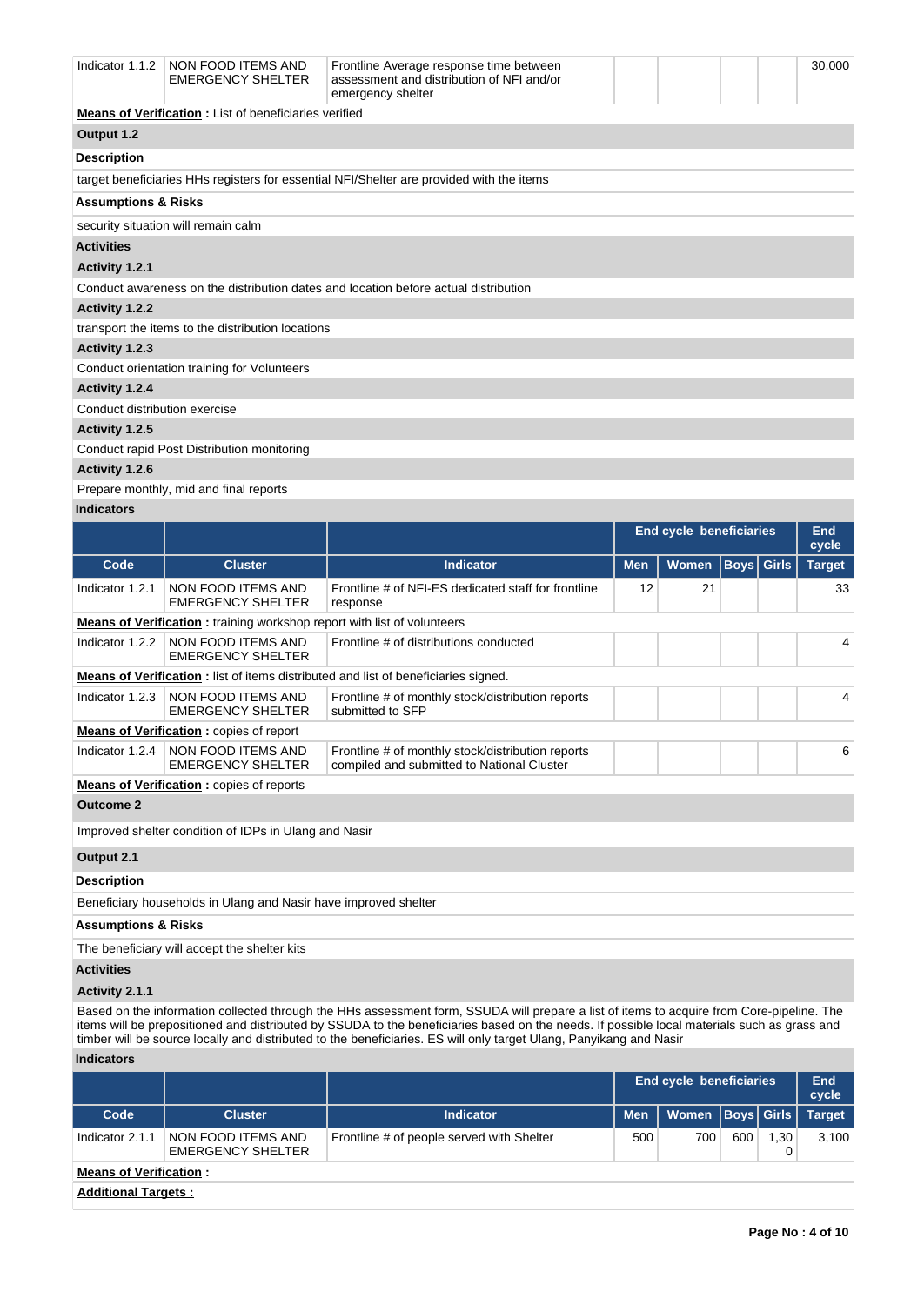# **Monitoring & Reporting plan**

Regular Monitoring of activities is an integral part of the project cycle and is conducted to measure project progress against planned activities and outputs; mapping existing gaps and challenges and identify solutions; gauge and review target beneficiaries against assessment reports and emerging new emergencies and identify changes to and improve modalities for success. SSUDA' MEAL Officer will be responsible for organizing the continuous internal monitoring with consultation with Field Coordinator. The MEAL Officer will ensure that activities are carried out in a timely basis and they are contributing towards achieving the project objectives. This will be done through field visits, interviews, with beneficiaries (IDPs/Host Communities); meetings with Communities local authorizes. Focused group discussion with beneficiaries and key informants. Field visit by senior management will be supported to ensure that there is coordination and communication between management and field staff to provide necessary support to the field team for improved service deliver. The MEAL officer and SSUDA staff will ensure that the distribution is conducted as per SPHERE Standard and that beneficiaries are allowed to raise their concerns during pre and post distribution.The project manager will receive and verify reports from MEAL Officer, approved by field Coordinator. SSUDA management will ensure that month reports - 5 Ws; progress and financial reports (GNS) are submitted in time.

#### **Workplan**

| <b>Activitydescription</b>                                                                                                                                                                                                                                     | Year |         | $\overline{\mathbf{c}}$ | 3 | 5 |  | 8 |          |              |              | $11$   12 |
|----------------------------------------------------------------------------------------------------------------------------------------------------------------------------------------------------------------------------------------------------------------|------|---------|-------------------------|---|---|--|---|----------|--------------|--------------|-----------|
| Activity 1.1.1: Conduct participatory gender/age needs assessment in four locations 2016                                                                                                                                                                       |      |         |                         |   |   |  |   | $X$ $X$  |              |              |           |
|                                                                                                                                                                                                                                                                | 2017 |         |                         |   |   |  |   |          |              |              |           |
| Activity 1.1.2: Disseminate assessment report to stakeholders                                                                                                                                                                                                  | 2016 |         |                         |   |   |  |   | X        | <sup>X</sup> |              |           |
|                                                                                                                                                                                                                                                                | 2017 |         |                         |   |   |  |   |          |              |              |           |
| Activity 1.1.3: carry out identification, registration and verification of benficiaries                                                                                                                                                                        | 2016 |         |                         |   |   |  |   |          | $\mathsf{x}$ |              |           |
|                                                                                                                                                                                                                                                                | 2017 |         |                         |   |   |  |   |          |              |              |           |
| Activity 1.2.1: Conduct awareness on the distribution dates and location before<br>actual distribution                                                                                                                                                         | 2016 |         |                         |   |   |  |   |          | $\mathsf{X}$ | $\mathsf{X}$ |           |
|                                                                                                                                                                                                                                                                | 2017 |         |                         |   |   |  |   |          |              |              |           |
| Activity 1.2.2: transport the items to the distribution locations                                                                                                                                                                                              | 2016 |         |                         |   |   |  |   |          |              | X            | X.        |
|                                                                                                                                                                                                                                                                | 2017 |         |                         |   |   |  |   |          |              |              |           |
| Activity 1.2.3: Conduct orientation training for Volunteers                                                                                                                                                                                                    | 2016 |         |                         |   |   |  |   |          |              | X            |           |
|                                                                                                                                                                                                                                                                | 2017 |         |                         |   |   |  |   |          |              |              |           |
| Activity 1.2.4: Conduct distribution exercise                                                                                                                                                                                                                  | 2016 |         |                         |   |   |  |   |          |              | X.           | IX.       |
|                                                                                                                                                                                                                                                                | 2017 | X       |                         |   |   |  |   |          |              |              |           |
| Activity 1.2.5: Conduct rapid Post Distribution monitoring                                                                                                                                                                                                     | 2016 |         |                         |   |   |  |   |          |              |              |           |
|                                                                                                                                                                                                                                                                | 2017 | $X$ $X$ |                         |   |   |  |   |          |              |              |           |
| Activity 1.2.6: Prepare monthly, mid and final reports                                                                                                                                                                                                         | 2016 |         |                         |   |   |  |   | $\times$ | $\mathsf{X}$ | $\mathsf{X}$ | <b>X</b>  |
|                                                                                                                                                                                                                                                                | 2017 | X       | ΙX.                     |   |   |  |   |          |              |              |           |
| Activity 2.1.1: Based on the information collected through the HHs assessment<br>form, SSUDA will prepare a list of items to acquire from Core-pipeline. The items                                                                                             | 2016 |         |                         |   |   |  |   |          |              | $\mathsf{X}$ | <b>X</b>  |
| will be prepositioned and distributed by SSUDA to the beneficiaries based on the<br>needs. If possible local materials such as grass and timber will be source locally<br>and distributed to the beneficiaries. ES will only target Ulang, Panyikang and Nasir | 2017 |         |                         |   |   |  |   |          |              |              |           |

## **OTHER INFO**

# **Accountability to Affected Populations**

SSUDA works in a conflict sensitive manner, ensuring inclusive participation of all stakeholders and in particularly the beneficiaries in all stages of project cycles. the proposed action will address key life saving threats as will identified in the Rapid needs assessment including women, men and children. by conducting participatory assessment in an inclusive and participatory manner (also including Host Communities) we will not only ensure that the needs are identified but also reduction of conflict that would arise between the two groups over the distribution of supplies. Conducting both Pre and post distribution awareness and monitoring respectively will provide feedback from the various groups of beneficiaries. Reports developed by SSUDA will also be available for community and government to access for references.

## **Implementation Plan**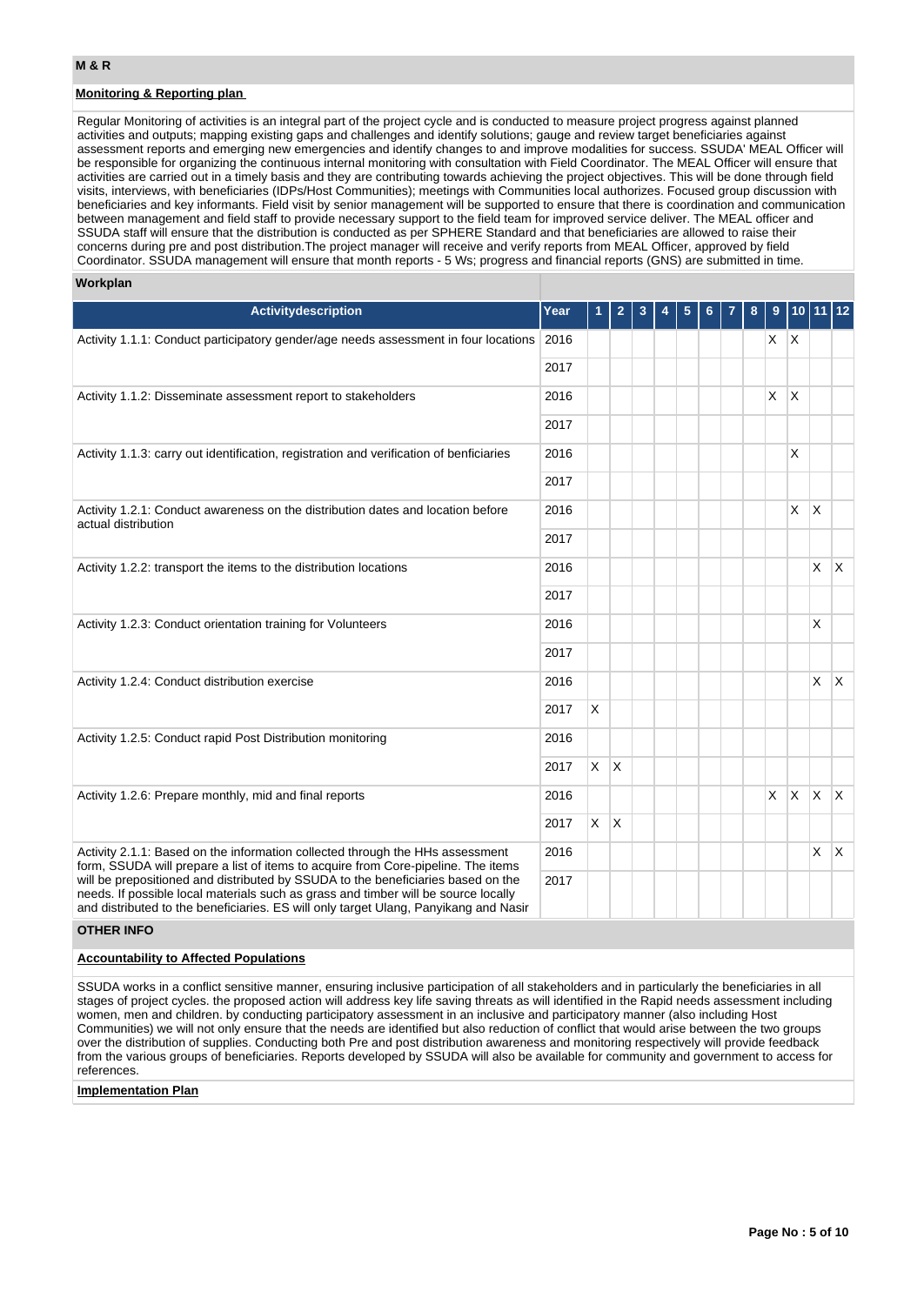SSUDA is responsible for all aspect of project implementation include planning, implementation, monitoring and financial management and reporting. The programmes director is in charge of the overall implementation of the project assisted by Programmes Manager who will offer technical quality input into the project. The Programme Director provides leadership and linkages while the manger will address technical aspect include addressing concerns of the beneficiaries and communicating with CHF Secretariat on issues reacted to project. At field level, the project will be coordinated and managed by Emergency Preparedness and Response Officer who is reporting to field Coordinator. The team will be assisted by MEAL Officer and other subordinate staff and volunteers. The team will convene a planning meeting at the field level to strategically review and develop actual plan. The plan will be submitted to the management for review and approval. Once the plan is developed roles and responsibility of individuals and departments will be clearly set.

#### **Coordination with other Organizations in project area**

| Name of the organization                 | Areas/activities of collaboration and rationale                                                                                                                                                        |
|------------------------------------------|--------------------------------------------------------------------------------------------------------------------------------------------------------------------------------------------------------|
| Cordaid                                  | PRO-ACT - Panyikang - through DRR, SSUDA will be key partner in<br>community mobilization and implementtaion of community-managed<br>disaster risks reduction which will complement this intervention. |
| Goal                                     | Goal is providing Health Services in Ulang and this will be an<br>oportunity for sharing information on vulnerability.                                                                                 |
| Non-Violence Peace Force                 | Is implementing peace activities in Ulang                                                                                                                                                              |
| <b>WFP</b>                               | Through airdrops WFP is providing food distribution to population in<br>Ulang and Nasir. SSUDA will work forge collaboration with them on<br>transprtation and community mobilization.                 |
| <b>Environment Marker Of The Project</b> |                                                                                                                                                                                                        |

# **Gender Marker Of The Project**

2a-The project is designed to contribute significantly to gender equality

#### **Justify Chosen Gender Marker Code**

SSUDA will put emphasis on conflict sensitivity by ensuring inclusive participation of different groups including women, men and youth in all stages of the project ie assessment, planning, implementation and monitoring. SSUDA is aware that female-headed households and women in general face a lot of challenges in the communities in Upper Nile but in conflict context the challenges are even worse. It is in this regard that SSUDA takes a lot of consideration in ensuring women and girls are not only prioritized in the distribution but also in decision making and capacity building. basic and protection needs of both women and girls as well as men and boys will be captured very well in a segregated manner so that response is need based. SSUDA's MEAL officer will ensure that the intervention is meeting the needs of both men and women.

#### **Protection Mainstreaming**

Protection is one of the most important aspects considering the emphasis given to it by Humanitarian Coordinator during the HRP development process and presentation early 2016. SSUDA is mainstreaming Protection in its programming by ensuring that the most vulnerable groups such as women and girls receive protection when they are providing information during assessment; Information provided by survivors or beneficiaries are safeguard not to be used to expose them to danger; Our actions should address both basic needs include NFI/ES that improve protection of those at risk of violations; we also pay special attention to people living with disabilities; children and childheaded and female headed households. SSUDA is active member of Protection Cluster where information and issues related to protection are shared, discussed and addressed.

#### **Country Specific Information**

## **Safety and Security**

Reports and current programme implementations from UN, international and National NGOs including SSUDA show that the present insecurity in the country and Upper Nile in particularly is posses security and safety threat of aid workers and highly affecting implementation of the projects although humanitarian interventions continue. SSUDA takes this issue into consideration by good collaboration and coordination with UN Cluster (UNDSS) and other relevant systems put in place such as working with conflict parties in a way that do not compromise safety and security of our staff. SSUDA has put all safety and security measures and guidelines to ensure compliance with UN safety and security requirements.

## **Access**

Humanitarian accessibility in the target location are still full of challenge. However, with continuous advocacy and pressure some progress have been made to improve access problem. Panyikang and Melut are access by road during dry season which SSUDA has taken into consideration. River transport has not been allowed because of insecurity along the Nile River. Melut is also accessible via Poloch air then down by road transport. Nasir and Ulang are accessible by Air (UNHASS); WFP also conduct distribution through airdrops. Furthermore, movement between the two counties is possible by raod during dry season.

#### **BUDGET**

| <b>Code</b>                            | <b>Budget Line Description</b>                                                                                 |   | D / S Quantity Unit | cost         | Duration  %<br><b>Recurran charged</b><br>ce. | <b>to CHF</b> | <b>Total Cost</b> |  |  |  |  |
|----------------------------------------|----------------------------------------------------------------------------------------------------------------|---|---------------------|--------------|-----------------------------------------------|---------------|-------------------|--|--|--|--|
| <b>Staff and Other Personnel Costs</b> |                                                                                                                |   |                     |              |                                               |               |                   |  |  |  |  |
| 1.1                                    | Executive Director                                                                                             | S |                     | 5,000<br>.00 | 6                                             | 20.00         | 6,000.00          |  |  |  |  |
|                                        | Responsible for the General overview of the project. Salary paid at \$5000 per month at 20% CHF Field location |   |                     |              |                                               |               |                   |  |  |  |  |
| 1.2                                    | Programs Manager                                                                                               | S |                     | 3,500<br>.00 | 6                                             | 25.00         | 5.250.00          |  |  |  |  |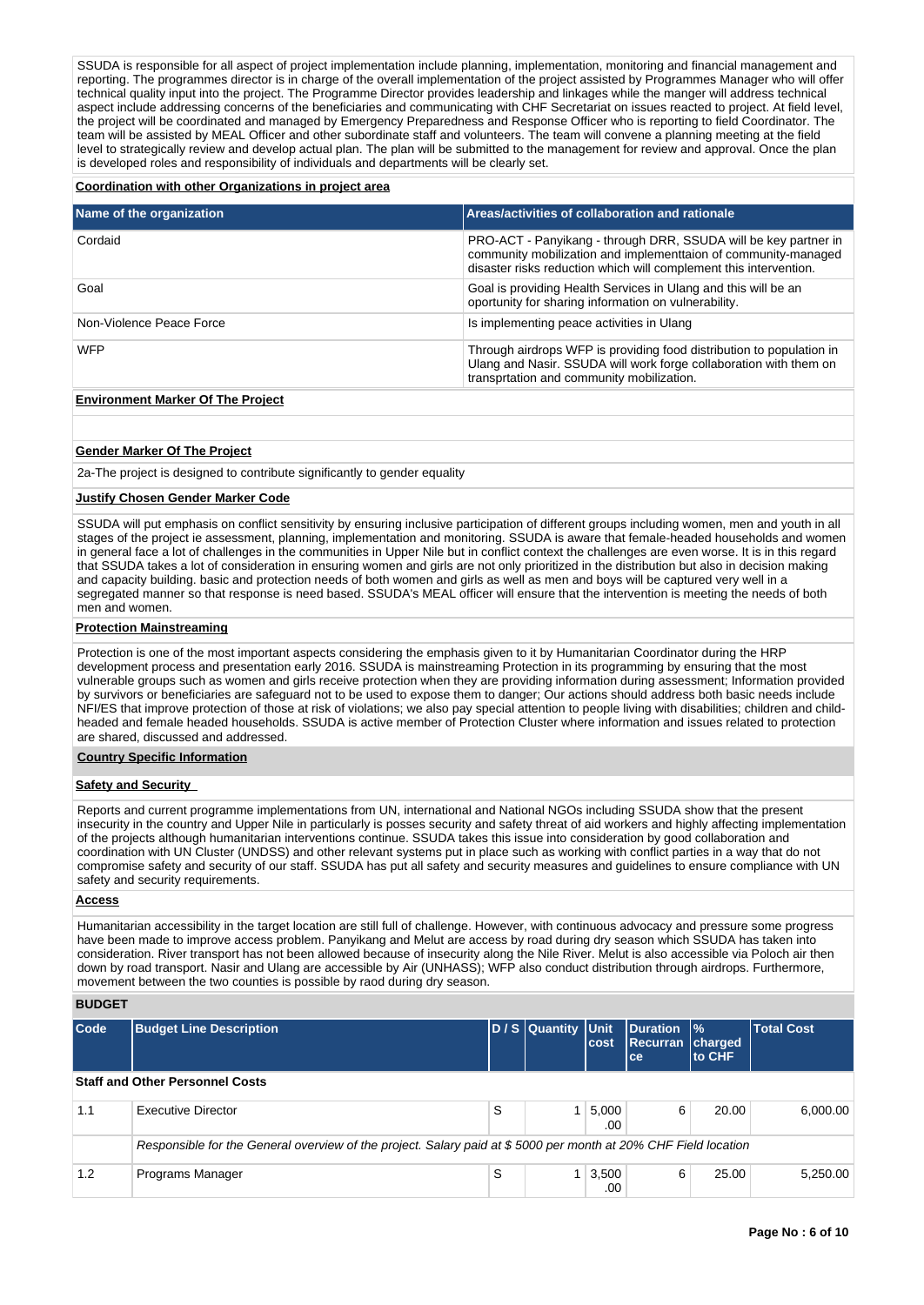|                  | Responsible for the implementation and technical support of the project. Salary charged at \$3500 at 25% CHF Field loctaion                                 |   |   |                       |                 |        |           |
|------------------|-------------------------------------------------------------------------------------------------------------------------------------------------------------|---|---|-----------------------|-----------------|--------|-----------|
| 1.3              | Admin/Finance Manager                                                                                                                                       | S |   | 1 2,750<br>.00.       | 6               | 20.00  | 3,300.00  |
|                  | Responsible for the accurate and proper utilization of project funds. Salary charged at \$2750 per month at 20% CHF Field<br>Location                       |   |   |                       |                 |        |           |
| 1.4              | NFI Project Coordinator                                                                                                                                     | D |   | $1 \mid 1,500$<br>.00 | 6               | 100.00 | 9,000.00  |
|                  | Responsible for direct implementation and coordination of NFI operations in the field. Salary charged at \$1500 100% CHF Field<br>location                  |   |   |                       |                 |        |           |
| 1.5              | Logistician                                                                                                                                                 | S |   | $1 \mid 1,700$<br>.00 | 6               | 20.00  | 2,040.00  |
|                  | Responsible for management of the warehouse and transportation of supplies. Salary charged at \$1700 per month at 20% CHF<br><b>Field Location</b>          |   |   |                       |                 |        |           |
| 1.6              | <b>County Liaison Officers</b>                                                                                                                              | D |   | 2   850.0<br>$\Omega$ | 6               | 100.00 | 10,200.00 |
|                  | Responsible for mobilization and distribution activities. Salary charged at \$1700 at 100% CHF Field Location                                               |   |   |                       |                 |        |           |
| 1.7              | M & E Officer                                                                                                                                               | S |   | $1 \mid 1,200$<br>.00 | 6               | 50.00  | 3,600.00  |
|                  | Responsible for the monitoring of the project activities including, data collection and surveys. Salary charged at \$ 1200 at 50%<br>CHF Location           |   |   |                       |                 |        |           |
|                  | <b>Section Total</b>                                                                                                                                        |   |   |                       |                 |        | 39,390.00 |
|                  | Supplies, Commodities, Materials                                                                                                                            |   |   |                       |                 |        |           |
| 2.1              | Transportation of supplies from Malakal to Panyikang and<br>Melut                                                                                           | D | 1 | 25,00<br>0.00         | 1               | 100.00 | 25,000.00 |
|                  | Transportation of Supplies from Malakal to two field locations by road; Panyikang and Melut. Charged at \$25000, 100% CHF<br>Field Location. - hire of boat |   |   |                       |                 |        |           |
| 2.2              | Storage of supplies in County temporary Warehouses                                                                                                          | D |   | $2 \mid 1,000$<br>.00 | 2               | 100.00 | 4,000.00  |
|                  | Storage costs of supplies ahead of distributions for two locations for two months. Charged at \$1000 per field location                                     |   |   |                       |                 |        |           |
| 2.3              | Assessments                                                                                                                                                 | D |   | $2 \mid 2,000$<br>.00 | 1               | 100.00 | 4,000.00  |
|                  | Conduct needs assessments in two locations. Charged at \$1000 per location charged at 100% CHF                                                              |   |   |                       |                 |        |           |
| 2.4              | Pre -Distribution meetings, registration and monitoring                                                                                                     | D |   | 2   500.0<br>$\Omega$ | 1               | 100.00 | 1,000.00  |
|                  | Conduct targeting exercise including identification, registration and verification of beneficiaries in two locations charged \$ 500 at<br>100% CHF          |   |   |                       |                 |        |           |
| 2.5              | Hiring of Vehicle                                                                                                                                           | D |   | 1 250.0               | 20 <sup>1</sup> | 100.00 | 5,000.00  |
|                  | Hiring of vehicle during distribution exercise charged at \$250 per day for 15 days 100% CHF Location                                                       |   |   |                       |                 |        |           |
| 2.6              | Volounteers Incentives                                                                                                                                      | D |   | 10 50.00              | 15              | 100.00 | 7,500.00  |
|                  | Incentives paid \$50 to 10 volounteers during distribution exercise in two locations for 15 days Charged 100% CHF.                                          |   |   |                       |                 |        |           |
| 2.7              | Post distribution monitoring                                                                                                                                | D |   | 4 300.0<br>0          | 3               | 100.00 | 3,600.00  |
|                  | Rapid post distribution monitoring by 3 Enumerators and 1 team leader for 3 days charged at \$300 each                                                      |   |   |                       |                 |        |           |
| 2.8              | Visibility                                                                                                                                                  | D |   | $1 \mid 2,600$<br>.00 | 1               | 100.00 | 2,600.00  |
|                  | procurement of gumboots, t-shirts and raincoats for staff and volunteers. at \$2600 Charged 100% CHF                                                        |   |   |                       |                 |        |           |
|                  | <b>Section Total</b>                                                                                                                                        |   |   |                       |                 |        | 52,700.00 |
| <b>Equipment</b> |                                                                                                                                                             |   |   |                       |                 |        |           |
| 3.1              | Video Camera                                                                                                                                                | D |   | 2 700.0<br>$\Omega$   | 1               | 100.00 | 1,400.00  |
|                  | Purchase 2 cameras for the 2 field locations to capture photos used in report writing charged at \$700 each to CHF                                          |   |   |                       |                 |        |           |
| 3.2              | Motorolla Radio                                                                                                                                             | D |   | $2 \mid 1,000$<br>.00 | 1               | 100.00 | 2,000.00  |
|                  | Purchase of Motorolla radio for communications in the locations where there is no network. Charged at \$1000 each                                           |   |   |                       |                 |        |           |
|                  | <b>Section Total</b>                                                                                                                                        |   |   |                       |                 |        | 3,400.00  |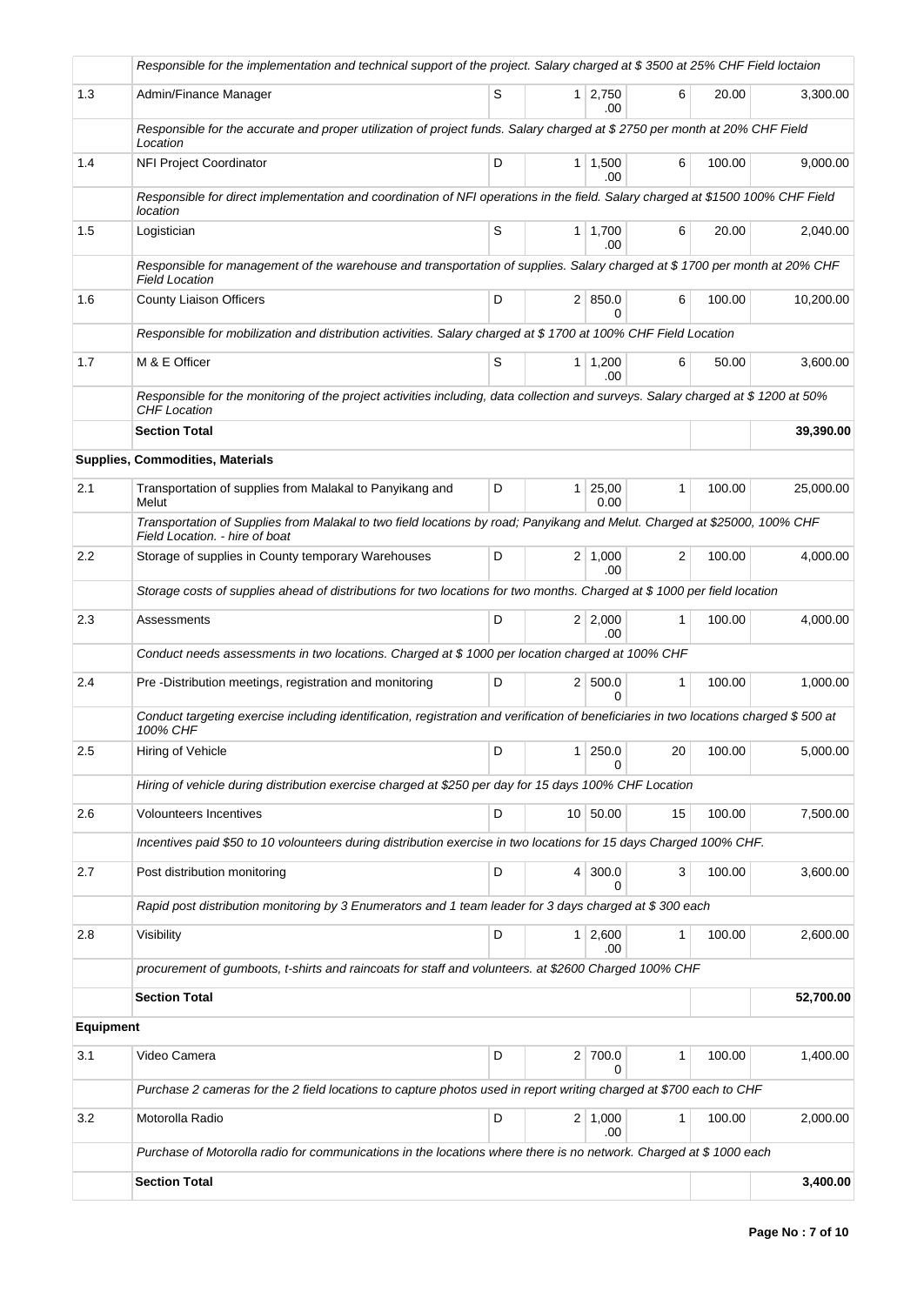|                            | <b>Contractual Services</b>                                                                                                                          |   |                |                                |              |        |            |  |  |  |  |
|----------------------------|------------------------------------------------------------------------------------------------------------------------------------------------------|---|----------------|--------------------------------|--------------|--------|------------|--|--|--|--|
| 4.1                        | Loading and Off loading of supplies                                                                                                                  | D | 1 <sup>1</sup> | 3,500<br>.00                   | $\mathbf{1}$ | 100.00 | 3,500.00   |  |  |  |  |
|                            | Loading of supplies at the Malakal Humanitarian hub and the field locations, offloading and loading at the river banks at \$2000<br>charged 100% CHF |   |                |                                |              |        |            |  |  |  |  |
|                            | <b>Section Total</b>                                                                                                                                 |   |                |                                |              |        | 3,500.00   |  |  |  |  |
| <b>Travel</b>              |                                                                                                                                                      |   |                |                                |              |        |            |  |  |  |  |
| 5.1                        | Travel for the Executive Director                                                                                                                    | S | 1 <sup>1</sup> | 550.0<br>0                     | 1            | 100.00 | 550.00     |  |  |  |  |
|                            | Travel for Executive director once during the project period charged at a rate of \$550 round trip. charged 100% CHF                                 |   |                |                                |              |        |            |  |  |  |  |
| 5.2                        | <b>Travel for Programmes Manager</b>                                                                                                                 | S |                | 1   550.0<br>$\Omega$          | 2            | 100.00 | 1,100.00   |  |  |  |  |
|                            | Travel for Programmes Manager twice during the project period on a round trip charged at \$ 550 to CHF 100%                                          |   |                |                                |              |        |            |  |  |  |  |
| 5.3                        | Travel for M& E Officer                                                                                                                              | D | 1 <sup>1</sup> | 550.0<br>0                     | 2            | 100.00 | 1,100.00   |  |  |  |  |
|                            | Travel for M& E Officer twice during the project period on a round trip charged at \$550 to CHF 100%                                                 |   |                |                                |              |        |            |  |  |  |  |
|                            | <b>Section Total</b>                                                                                                                                 |   |                |                                |              |        | 2,750.00   |  |  |  |  |
|                            | <b>General Operating and Other Direct Costs</b>                                                                                                      |   |                |                                |              |        |            |  |  |  |  |
| 7.1                        | Office supplies                                                                                                                                      | S |                | $2 \mid 250.0$<br><sup>0</sup> | 6            | 20.00  | 600.00     |  |  |  |  |
|                            | Office consumable costs including stationery, water, toiletries and other office costs. at \$250 per month charged at 20% CHF                        |   |                |                                |              |        |            |  |  |  |  |
| 7.2                        | Internet subscription                                                                                                                                | S | 2 <sup>1</sup> | 250.0<br>0                     | 6            | 20.00  | 600.00     |  |  |  |  |
|                            | Internet costs charged \$250 at 20% CHF                                                                                                              |   |                |                                |              |        |            |  |  |  |  |
| 7.3                        | Generator running costs                                                                                                                              | S | 2 <sup>1</sup> | 250.0<br><sup>0</sup>          | 6            | 20.00  | 600.00     |  |  |  |  |
|                            | Generator running costs including fuel, maintenance charged at \$250 per month at 20% CHF                                                            |   |                |                                |              |        |            |  |  |  |  |
| 7.4                        | <b>Training of Volounteers</b>                                                                                                                       | D |                | $2 \mid 4,500$<br>.00          | 1            | 100.00 | 9,000.00   |  |  |  |  |
|                            | Conduct training for orientation of Volunteers at \$4500 100% CHF                                                                                    |   |                |                                |              |        |            |  |  |  |  |
| 7.5                        | Communication                                                                                                                                        | D | 1              | 500.0<br>0                     | 6            | 25.00  | 750.00     |  |  |  |  |
|                            | Costs of voice calls for Thuraya and cell phones charged at \$500 per month at 25% CHF                                                               |   |                |                                |              |        |            |  |  |  |  |
| 7.6                        | Bank charges                                                                                                                                         | D |                | $1 \ 2,000$<br>.00             | $\mathbf{1}$ | 100.00 | 2,000.00   |  |  |  |  |
|                            | Bank charges estimated at \$2000 100% CHF                                                                                                            |   |                |                                |              |        |            |  |  |  |  |
| 7.7                        | <b>Community Mobilization</b>                                                                                                                        | D |                | 2   1,000<br>.00               | 1            | 100.00 | 2,000.00   |  |  |  |  |
|                            | Community mobilization activities ahead of distribution of supplies including transport and lunch charged at \$1000 per location at<br>100% CHF      |   |                |                                |              |        |            |  |  |  |  |
|                            | <b>Section Total</b>                                                                                                                                 |   |                |                                |              |        | 15,550.00  |  |  |  |  |
| <b>SubTotal</b>            |                                                                                                                                                      |   | 51.00          |                                |              |        | 117,290.00 |  |  |  |  |
| Direct                     |                                                                                                                                                      |   | 93,650.00      |                                |              |        |            |  |  |  |  |
| Support<br><b>PSC Cost</b> |                                                                                                                                                      |   |                |                                |              |        | 23,640.00  |  |  |  |  |
|                            | <b>PSC Cost Percent</b>                                                                                                                              |   |                |                                |              |        | 7.00       |  |  |  |  |
| <b>PSC Amount</b>          |                                                                                                                                                      |   |                |                                |              |        | 8,210.30   |  |  |  |  |
| <b>Total Cost</b>          |                                                                                                                                                      |   |                |                                |              |        | 125,500.30 |  |  |  |  |
|                            | <b>Grand Total CHF Cost</b>                                                                                                                          |   |                |                                |              |        | 125,500.30 |  |  |  |  |